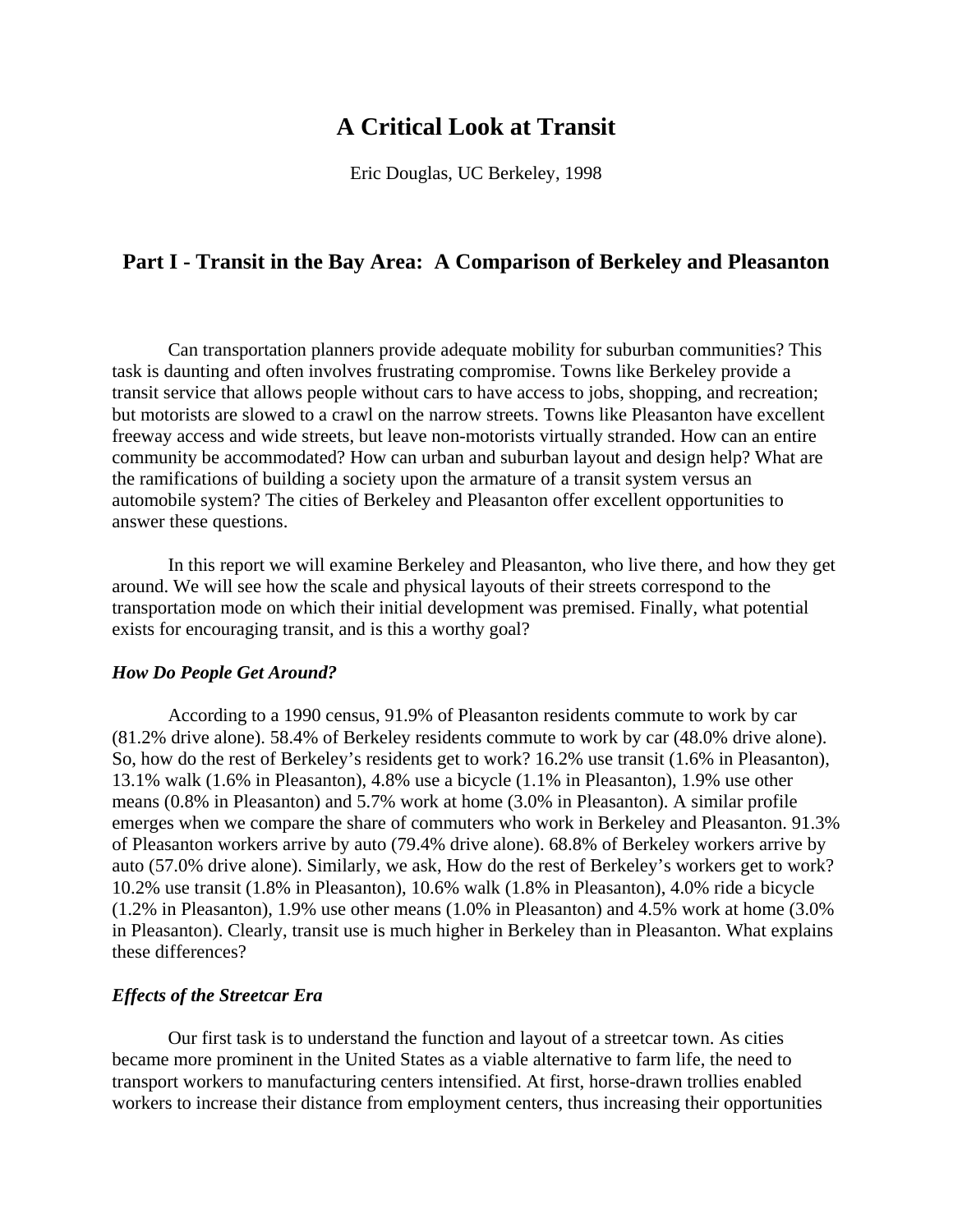for better employment and housing. Later, electric streetcars replaced the trollies. What was the developed streetcar system like?

 The typical streetcar suburb of the turn of the century was a continuous corridor whose backbone was the road carrying the trolly tracks (usually lined with stores and other local commercial facilities), from which gridded residential streets fanned out for several blocks on both sides of the tracks. (Muller)

 At the peak of its efficiency, the streetcar system provided transit to essentially everyone, not just workers. The ubiquity and low fare of the electric trolley now provided every resident access to the intracity circulatory system, thereby introducing truly mass transit to urban America in the closing years of the  $19<sup>th</sup>$ century. (Muller) This aspect is impressive when compared to the current "motorized metropolis" of the Bay Area in which "5.5 percent of the region's workers live in households with no car and...11.9 percent of the region's workers live in households with less than one car per worker." (Jones) Such advantages made the streetcar system very influential in the development of cities that experience much of their growth during the early part of the century.

 The layout and design of Berkeley's downtown clearly identify it as a product of the streetcar era. Shops are clustered around transit nodes and housing is spaced closely so as to allow access to transit lines. Relative to Pleasanton, most aspects of Berkeley's layout encourage transit use over auto use. The residential and non-residential land uses are co-mingled, especially along major arterials. The grid arrangement of Berkeley streets makes pedestrian access between residential and commercial areas relatively easy because it uses a large amount of land for residential street space and creates many blocks, many intersections, and many access points. Berkeley's primary shopping and employment centers are readily accessible by transit, but not by freeway. Parking is difficult. The transit system is spaced throughout the downtown area and it is relatively easy to gain access to the transit grid.

# *Effects of the Freeway Era*

 As America continued to produce affordable automobiles and interstate highways on which to drive them, developers began providing automobile-scaled environments located farther from the urban center than commute times previously allowed. Michael Southworth lists some of the factors involved in this transformation:

Large real estate interests, together with the emerging field of city planning, successfully pushed for the adoption of subdivision, zoning, and engineering standards for streets and infrastructure.

 The results included drastic changes in urban design. One product of automobile emphasis was "quiet streets that are relatively safe for children," but an "almost total reliance on loops and cul-de-sacs (that) reduces pedestrian access to anywhere but a neighbor's house and the local school." (Southworth) Urban designer Andres Duany points out that such looping road systems force a large part of the traffic onto a small fraction of the total road surface. (Steger) As we will see, cities built for cars have many drawbacks. A look at a map of Pleasanton shows how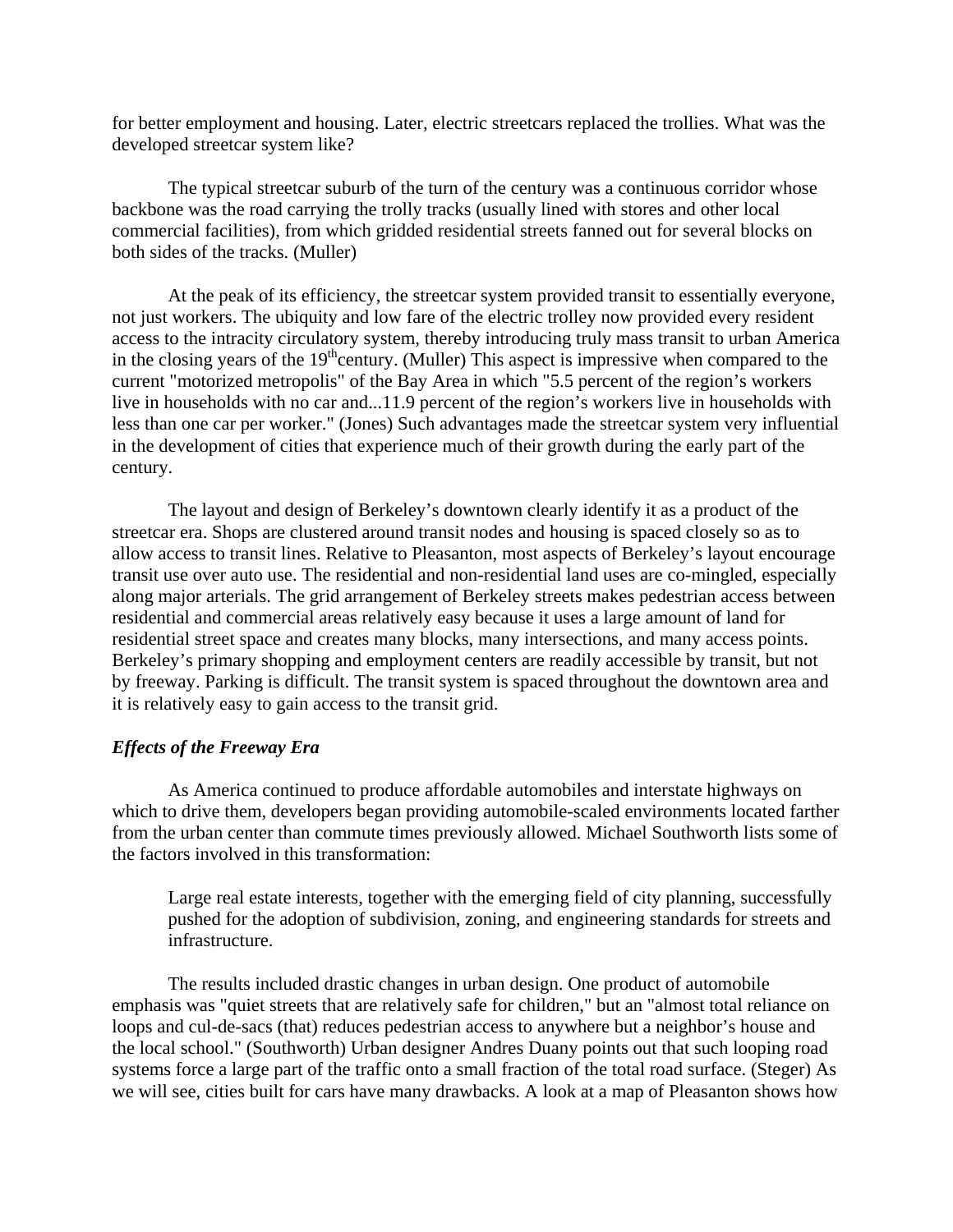important the freeway system has been in the formation of the town. Built around the cloverleaf of highway 580 and highway 680, Pleasanton's life comes directly from the highways. Relative to Berkeley, Pleasanton's layout makes auto use much easier than transit use. Residential and non-residential areas are separated by roadways. Commercial areas are generally based upon a grid, but residential areas usually employ curving streets.

 Stoneridge mall and the business parks are easily accessible by the freeway systems but are difficult to approach by transit. Parking is free and easy. Transit exists but only services major routes.

# *Walk of the Town—Berkeley*

 "Walkability" is an essential component of an effective transit system. It is also critical in providing mobility to residents who do not drive due to age, income, or whatever other reason. In a walkable community, transit riders can walk from the local transit nodes to their destination in a reasonable amount of time. Alternately, residents may be able to accomplish some tasks, such as shopping or going to school, entirely on foot. The difference in walkability between Berkeley and Pleasanton is keenly felt by anyone who has walked through them.

 Berkeley has several factors that contribute to its walkability. Commercial and residential land uses are intermingled along Shattuck Avenue, with the businesses on the main street and housing just a block away on the smaller streets. A resident could easily go shopping for groceries, or even books or specialty items, without walking more than ten minutes.

 It is also interesting to note the piecemeal development around the downtown. Apartments and old housing stock exist close together, suggesting that the area has been built up over a long period of time by many builders rather than all at once by a single developer. This has led to a diversity of housing stock and a diversity of population and income levels. This suggests the availability of transit, which might target lower-income apartment dwellers, to higher-income home owners.

 One difficulty when designing for walkability is reducing auto traffic without compromising pedestrian access. The neighborhood around Mariposa and Amador streets demonstrates such walkability. There is very little through traffic because there is really nowhere to go. Henry Street, the nearby arterial, carries the through traffic. The only reason to drive through the neighborhood is to get to the neighborhood. Without using pedestrian-deterring cul de sacs, the street layout keeps through traffic to a minimum.

 The location of schools is also important. When elementary schools are accessible to most of their students by walking, the burden of driving is lifted from parents. In a transitdependent family, this advantage is critical. Families in the Eunice Street area can walk their children to school without having to cross a busy street. On the other hand, freeway access is very inconvenient. Although Henry street leads to two major arterials that run to the highway, a driver must allow ten to fifteen minutes to reach to highway due to the many traffic lights. Clearly, freeway access was not a prime consideration for the original developers. A look at a map of Berkeley shows that the community's original design emphasized local arterials such as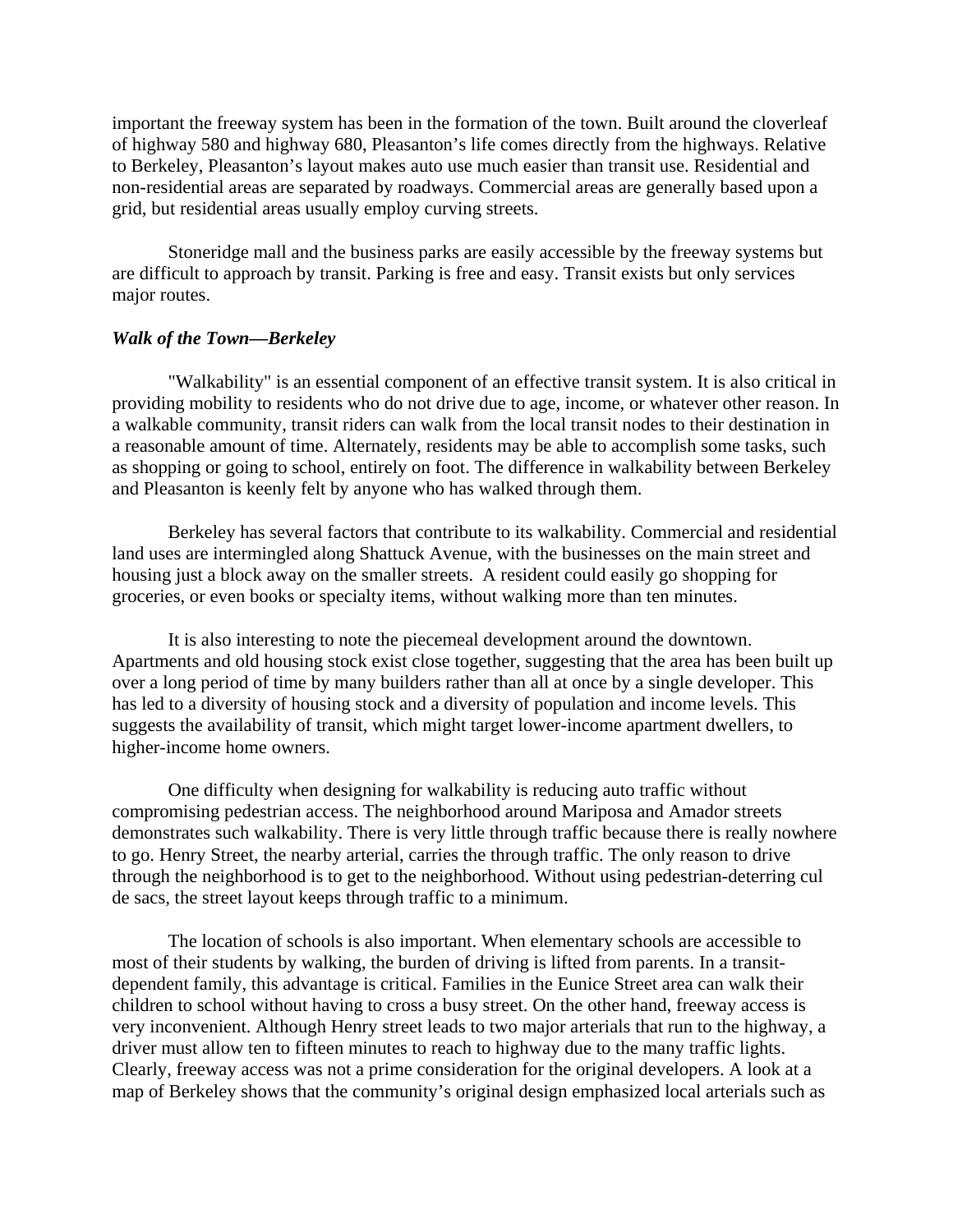University Ave, Shattuck Ave, Sacramento St, and San Pablo. In fact, freeway access was adapted long after much of Berkeley was well established, to which the ill-fitted arterial extensions from San Pablo attest. Somehow, people were attending to their daily needs and getting where they needed to go for a long time before the freeway was in place.

 Although freeway access is limited, transit is very accessible along Shattuck. Shattuck carries a major bus line and connects with BART near University Ave. Of course, the streetcar laid the foundation for today's transit system in this area. A streetcar ran from downtown Berkeley north to Solano Ave and south to Oakland and San Francisco. So Berkeley's original design and development with transit in mind has allowed a relatively easy conversion to more modern forms of transit.

 Parking availability is another indicator of auto-domination versus walkability. While many homes have off-street parking and some parking lots offer free parking, in general, parking in Berkeley is grim. Most downtown areas have three parking options—metered, paid lots, and free-but-you-had-sure-better-buy-something-at-our-store lots. The parking scarcity alone may be enough to discourage auto use in favor of other options.

 The high price and demand for parking is related to the relatively small share of the city's land area used for parking and street space. This small proportion of auto area reflects a deemphasis on auto use when the plots were laid out. It also means that little room exists for expanding auto-use spaces.

 In contrast, a generous amount of space is provided for pedestrian use. In many ways the layout and design of the community is conducive to walking. Sidewalks are continuous and crosswalks are available at all intersections. Pedestrians are visible throughout the downtown area and also in residential sections. When crossing streets, pedestrians expect—and are quickly given—the right of way. Unlike many auto-dominated suburbs, pedestrians would not feel awkward or out-of-place to be seen walking several blocks or waiting for a bus.

 Given its inherent walkability, most parts of the city are accessible by transit. In large measure this is due to the grid structure of most of Berkeley. A transit user does not have to wind through long streets or walk around cul de sacs to get to a transit node. Most residences are within a few blocks of a bus stop. Where the grid works well for transit, it often performs poorly for auto use. Many cross streets mean many intersections and many stops. Either traffic on major thoroughfares must stop, or tributary traffic must fight its way into the mainstream. Narrow streets and limited parking compound the difficulty of driving, especially when one lane is completely blocked by a delivery truck. No doubt, most drivers will take great pains to avoid unnecessary trips through Berkeley. Thus, Berkeley's walkability, transit use, and drivability are all closely related. How do they compare to Pleasanton?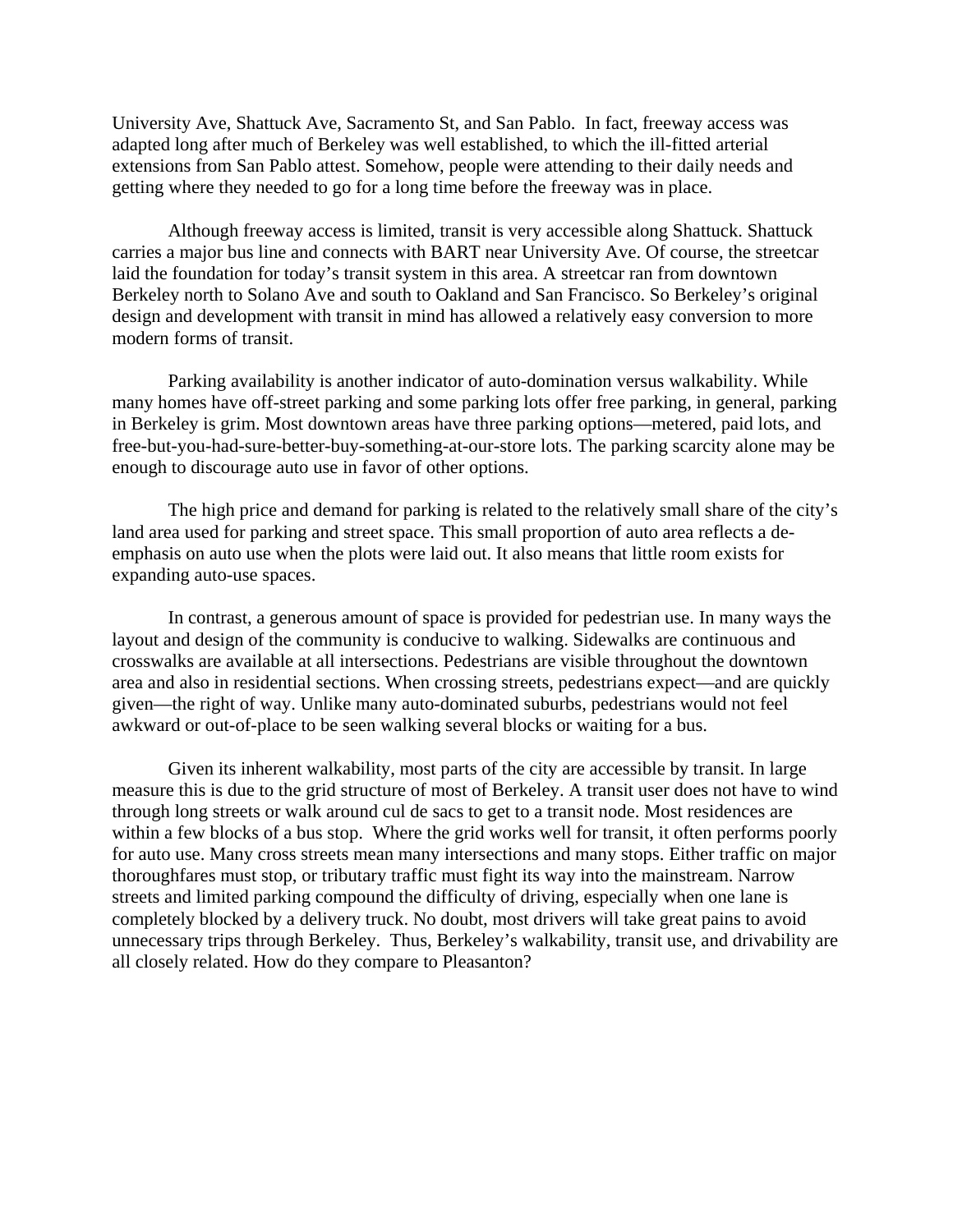#### *Walk of the Town—Pleasanton*

 The walkability of Pleasanton is vastly different from that of Berkeley for many reasons. One reason is the stark stratification of commercial and residential land uses. Residential neighborhoods are strictly housing. Shopping is available only in designated centers and businesses are found only in business parks. Furthermore, housing and shopping seem to be determinedly separated by arterial roads. What would be a ten-minute shopping trip by foot in Berkeley translates to a ten-minute drive to the plaza in Pleasanton. Shopping for durable goods in Pleasanton means a drive to the mall, not a walk downtown.

 A map of Pleasanton shows how the region was developed around the freeways and the major roads. Major tributaries such as Valley Trails Dr and Paseo Santa Cruz, which connect dozens of cul de sacs, give evidence that vast areas were carved out by single developers in a short span of time. A walk through these separated single family residences shows a homogeneous housing stock. Clearly, the majority of Pleasanton was developed to be sold to a residence-only, relatively isolated, suburban market. For the most part, residential areas are protected from the intrusion of through traffic by the curvilinear street layout and the use of cul de sacs. However, much of the housing is on major tributary roads. These roads will experience higher auto traffic volume and higher speeds than the dead-end cul de sacs. Thus, compared to a grid system, walking will be hampered by the cul de sac configuration and traffic hazard may be just as great along arterials and major tributaries.

 Schools are another indicator of walkability. Some neighborhoods (surrounded by arterials) have schools located in the middle of them, but other neighborhoods do not. For these later neighborhoods, walking to school is not an option. If both parents work, they will have to make arrangements to drop the child at school and, more significantly, pick him up in the afternoon. Even a bus would have difficulty covering the winding streets of some neighborhoods in a reasonable amount of time. However, once the child were dropped off, getting to the freeway could probably be accomplished from anywhere in Pleasanton in five to ten minutes. Virtually all arterials lead to the freeway system and have well-constructed cloverleaf-style on and off ramps. Freeway access clearly took precedence in the initial design and development of the community. This carries a profound implication for the city. With auto transportation being a central (if not the central) design consideration of development, Pleasanton positioned itself as a place to leave or visit—not a place to live. Pleasanton was not intended to be self-sufficient. Residents were, and are, supposed to work somewhere else. Shoppers were supposed to come from somewhere else. As an isolated community, Pleasanton's businesses (alone) could never support all of its residents, its residents (alone) could not support its shopping mall, and all three sectors (industry, commercial, and residential) would fail to support civic needs. The city would implode under drastic recession. So the decision to make Pleasanton a freeway town led the market to develop it into a place that could never be anything else. Of course, Pleasanton is not entirely dependent upon its freeways for mobilization of its work force. BART plays an important role. Workers have the option of taking BART into San Francisco or Oakland. But this is not transit access in a full sense. The local station is not close enough to any housing areas to be within walking range. One must drive, bike, take a bus, or take a taxi. Taxis add a heavy burden of expense onto the daily expense of taking the BART, buses only travel along the arterial outskirts of residential areas, and bicycles are not allowed during rush hour. The only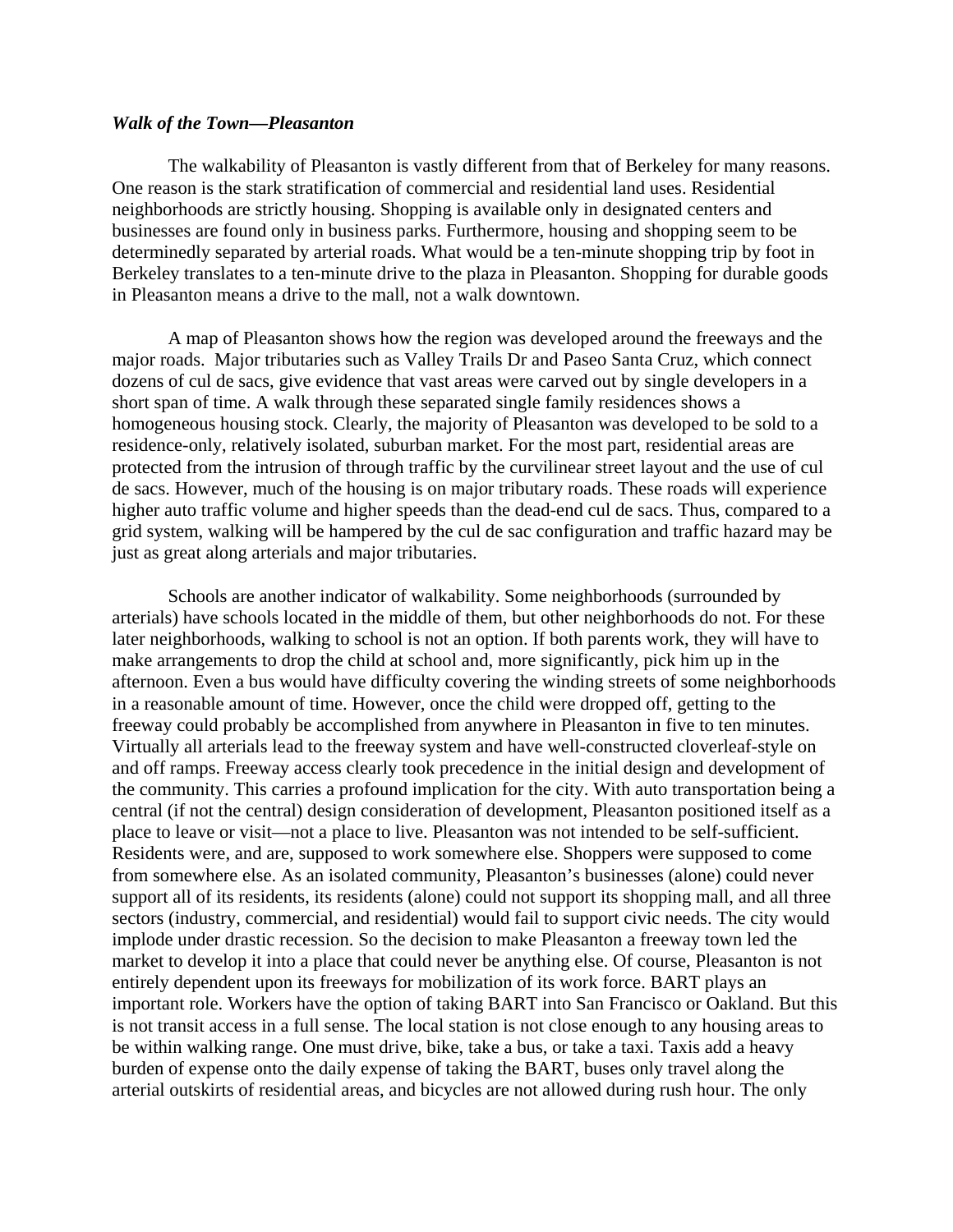economical and dependable means of reaching the transit node is by auto. This means that much of the potential benefit of retrofitting Pleasanton with a "transit" system is lost.

 Yet what Pleasanton lacks in walkability in compensates with in drivability. Parking is free and ubiquitous. Roads are wide, even in low-traffic areas. Building facades are "autoscaled," in that they are easily read at 40 miles per hour but feel overwhelming and far away to a pedestrian. With so much land area devoted to auto use, buildings get pushed apart. It doesn't much matter if two buildings are adjacent or miles apart, since no one is expected to walk from one to the other. Other than Stoneridge Mall, which may be considered a destination unto itself, there are no centers where one is intended to accomplish several disparate tasks by walking.— App. 1 Land areas are pulled apart like sun-dried earth. Crossing streets feels like swimming the English channel. Empty sidewalks disappear beneath one's feet. A walk across town feels more like a walk from one town to another. Walking alongside the local traffic is not particularly functional, safe, or pleasant. It may call to mind Bob Dylan's erstwhile warning that "your streets are getting empty and your highway's getting filled." This is not to say that transit is unavailable in Pleasanton. As mentioned, buses circle the major arterials and connect to both the BART station and the shopping mall. But the overall layout and design of the city is not conducive to transit use. It is difficult for most residents to reach the transit loops from their houses. Not only are residential street layouts designed to discourage through traffic (including buses) and walkability (though not necessarily by intention), but local residents would no doubt oppose initiatives to route noisy, smelly busses through their neighborhoods, especially late at night and especially to service so few riders. Also, transit authorities would have little incentive to push for expansion into areas which would bring in very little revenue.

 Still, the city works for most people very well. No doubt, most residents would not even think of transit as being a serious issue. That is because Pleasanton is entirely drivable and residents have vehicles. The minority of "carless," "car-impaired," or "under-carred" individuals who must provide for themselves will likely move to denser urban areas where they can rely on transit or walking to get around.

#### *Other Factors—A Look at the Populace*

 Many factors besides the physical layout and design of Berkeley and Pleasanton make them more or less oriented toward transit. Profiles of the population provide some insights.

 According to a 1998 Metropolitan Transportation Commission (MTC) report, the mean household income for Pleasanton residents is \$70,000/year; for Berkeley residents it is \$50,000/year. A 1994 MTC report shows that urban Alameda County (including Berkeley) carries 20% of the Bay Area's carless population, whereas suburban Alameda County (including Pleasanton) carries only 5%. This suggests that the number of carless households is four times greater in Berkeley than it is in Pleasanton.

 1998 MTC data also shows a larger average household size in Pleasanton than in Berkeley--2.9 persons compared to 2.2-- and more single family dwellings--47,000 compared to 31,000. Conversely, Berkeley has far more multi-family dwelling units than Pleasanton (36,000 compared to 12,000), more people living in group quarters (12,000 compared to 4,000), and a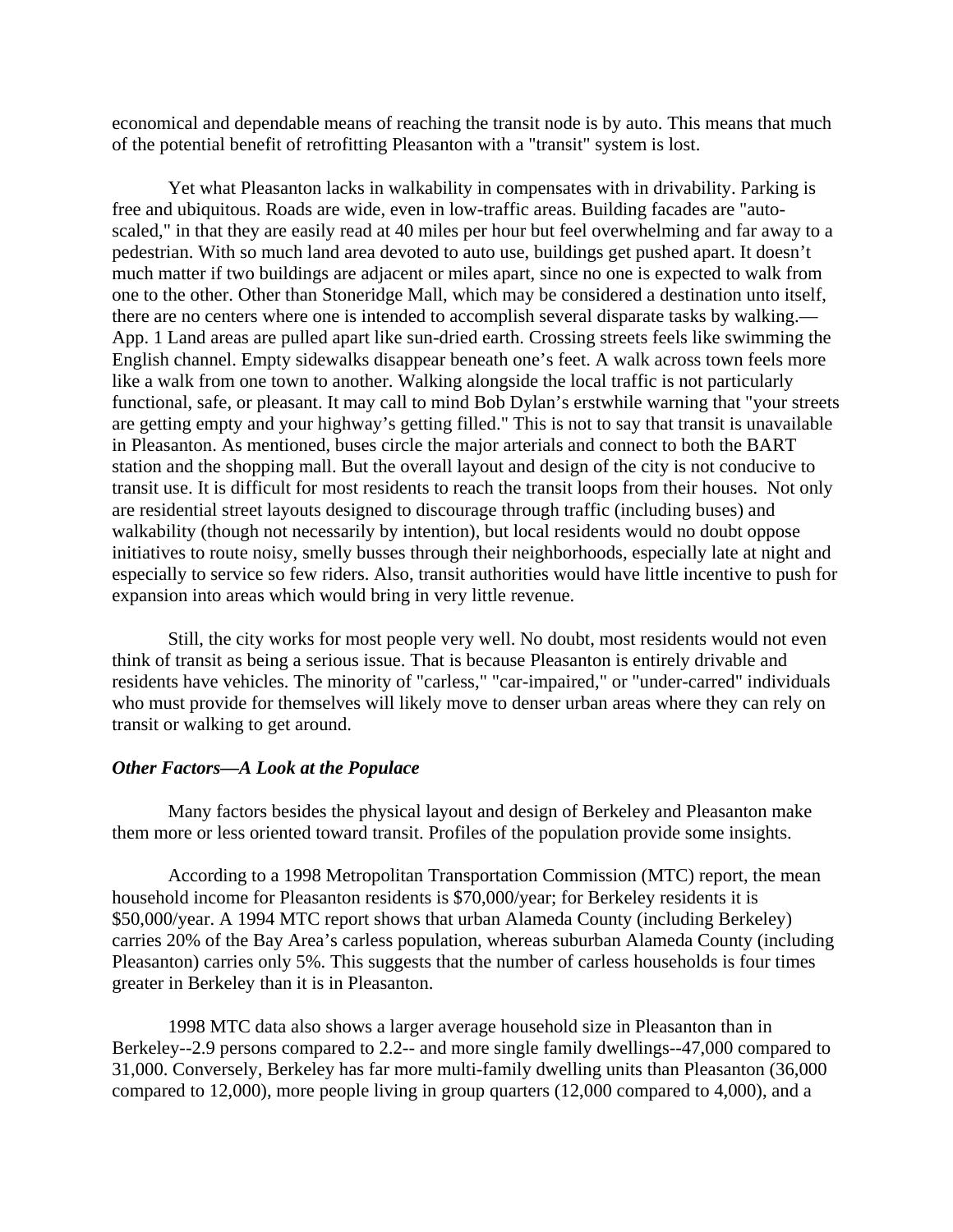higher share of elderly persons (14.3% compared to 8.5%). This data would suggest that people who need to use transit self-select to live in places like Berkeley. Of course this creates a selfreinforcing loop. Areas like Berkeley, with higher density, more carless households, lower incomes, and more elderly persons, attract transit users and create more demand for transit, thus rewarding both transit users and transit providers.

 Reinforcing this conclusion is the share of households by number of occupants. In other words, where do families with children choose to settle, and why? The '98 MTC data shows that the share of one-person households is twice as high in Berkeley as it is in Pleasanton (No doubt, due largely to the student population). The number of two-person households is about the same for each city—about a third of the total. But the share of three- four- and five-person households are all higher in Pleasanton than in Berkeley. This difference may be due, in part, to a preference for families to live in an auto-accessible environment. With the population profile of Pleasanton weighted heavily toward favoring such an environment, we might wonder whether carpooling serves the functional equivalent of transit for suburban communities. MTC indicates that the carpool share is significant—about 10% of workers—but not significantly higher (0.3%) than the share in Berkeley. Carpools are more convenient than transit for suburban residents because they offer door-to-door "service," but less convenient in that they require very tight coordination among riders. Evidently, the conveniences and inconveniences roughly balance at about the same point in both Pleasanton and Berkeley.

#### *Lessons Learned*

 What lessons might we cull from our examination of transit use in Berkeley and Pleasanton? First, we have seen how critical a city's physical layout and design are to its development and potential for effective transit use. Second, we have seen that, once a city chooses to favor one mode of transportation over another, it will attract residents who also favor that mode of transportation. The result is a physical development and a populace that will both favor maintaining the current transportation mode and oppose change. Even if the passing of time brings about a greater need for change (as from auto use to transit) or even a greater awareness (in some) for the need to change, the same passing of time will bring a greater intractability and resistance to change. Thus, efforts toward sweeping reform of an established area's transit system are often misguided.

 However, any transit system can be improved. But, how? What costs will such improvements likely incur and for whom? Who would benefit and to what extent? We explore these questions in part II.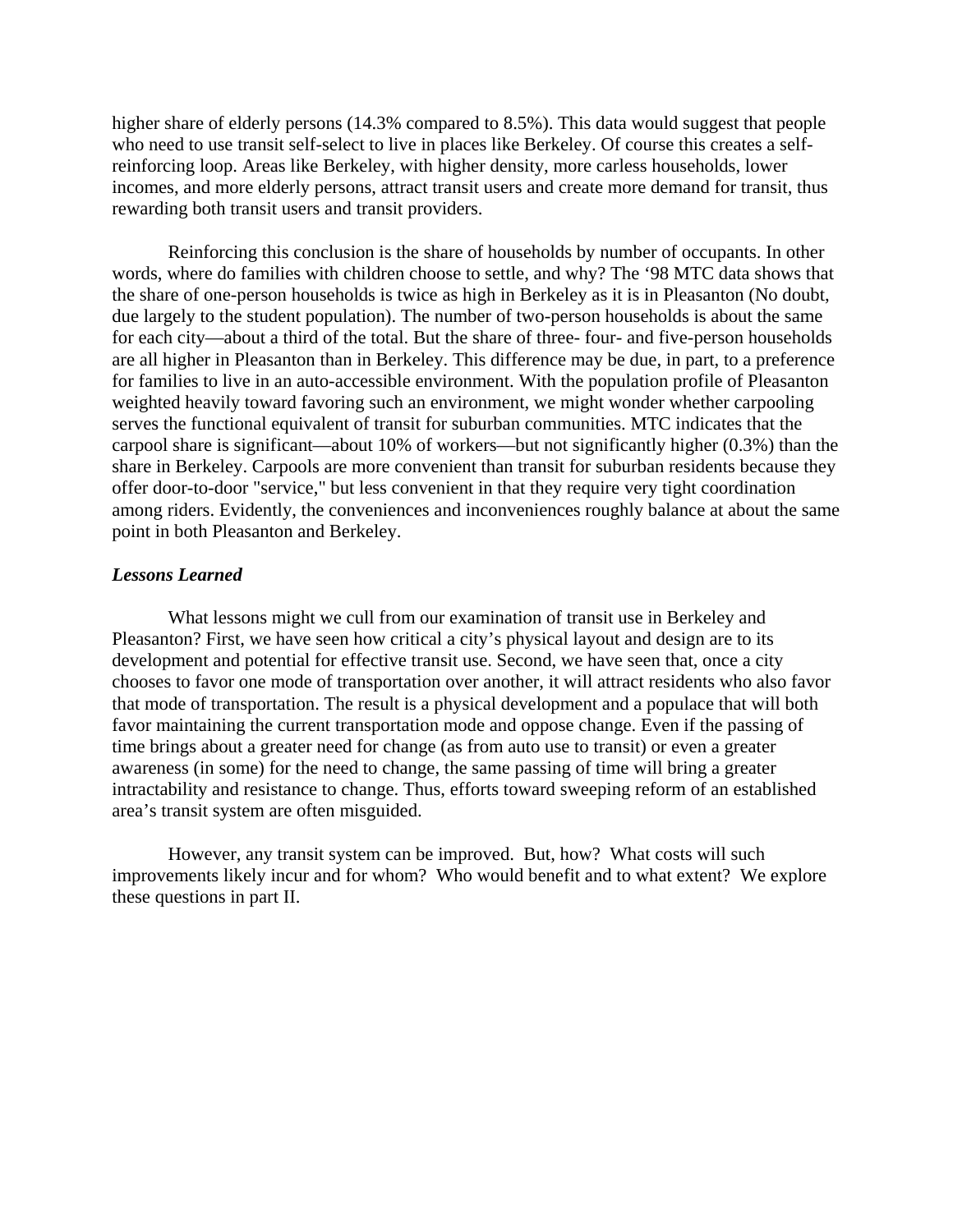# **Part II - Traffic Congestion in U.S. Cities: How Can Transit Help?**

 For the last several decades, planners, politicians, and the populace at large have been grappling with the problem of traffic congestion in U.S. cities. The freeways and arterials of major metropolitan areas have become notorious for rush-hour delays. Workers lose time that could be spent earning money or relaxing. Employers lose money when commuting employees experience especially long delays. Drivers spend more money on gasoline which turns into more air pollution. They also become more anxious and tense as more of their concentration must be devoted to the stop-and-go driving task. More people are injured or killed in accidents. People wonder why someone doesn't fix the problem.

 Of course, the "no-brainer" approach to reducing freeway congestion is to simply build more freeways. Anyone who has sat in traffic as cars in the commute lane whizzed by has likely thought, "If only there were a few more lanes"—or a parallel freeway. This approach was actually standard policy during the seventies and eighties. But, eventually, rights of way were gone. The parallel freeways and extra lanes were full at rush hour. What else could be done? The natural solution appeared to lie somewhere outside the realm of the personal automobile. Planners looked to transit. Politicians looked to transit. People everywhere looked to transit. They all drove to work and talked about it. People told politicians, "We want transit." Politicians told planners, "We want transit." Planners got excited and provided transit. People bought cars and moved to the suburbs. What went wrong? Why don't frustrated commuters leave their cars at home and take the bus? Why is transit use spiraling downward? Can transit work? If transit has any chance of coming to our rescue, we will first have to reconcile a striking schizophrenia, namely, the downward trend of transit ridership and the upward trend of political expectations. Policy makers cling to mass transit as if it were a life preserver in a sea of discontent. Too few understand its limitations. Too many overlook the real potential of transit to relieve congestion.

#### *Waxing Burden, Waning Might*

 How has transit's performance measured against its promoter's expectations? The trend is not encouraging. Consider the following changes that have occurred in U.S. metropolitan areas from 1960 to 1990:

Metropolitan population: up 60% Working population: up 106% Household vehicles: up 128% Metropolitan workers who commute by automobile: up 180% Metropolitan workers who commute by transit: down 15% Share of metropolitan workers who commute by automobile: up 37% Share of metropolitan workers who commute by transit: down 59%

Clearly, neither the increase in congestion nor the increase in expectations for transit to relieve congestion has been met. Transit is losing ground. Why? The primary reasons for transit's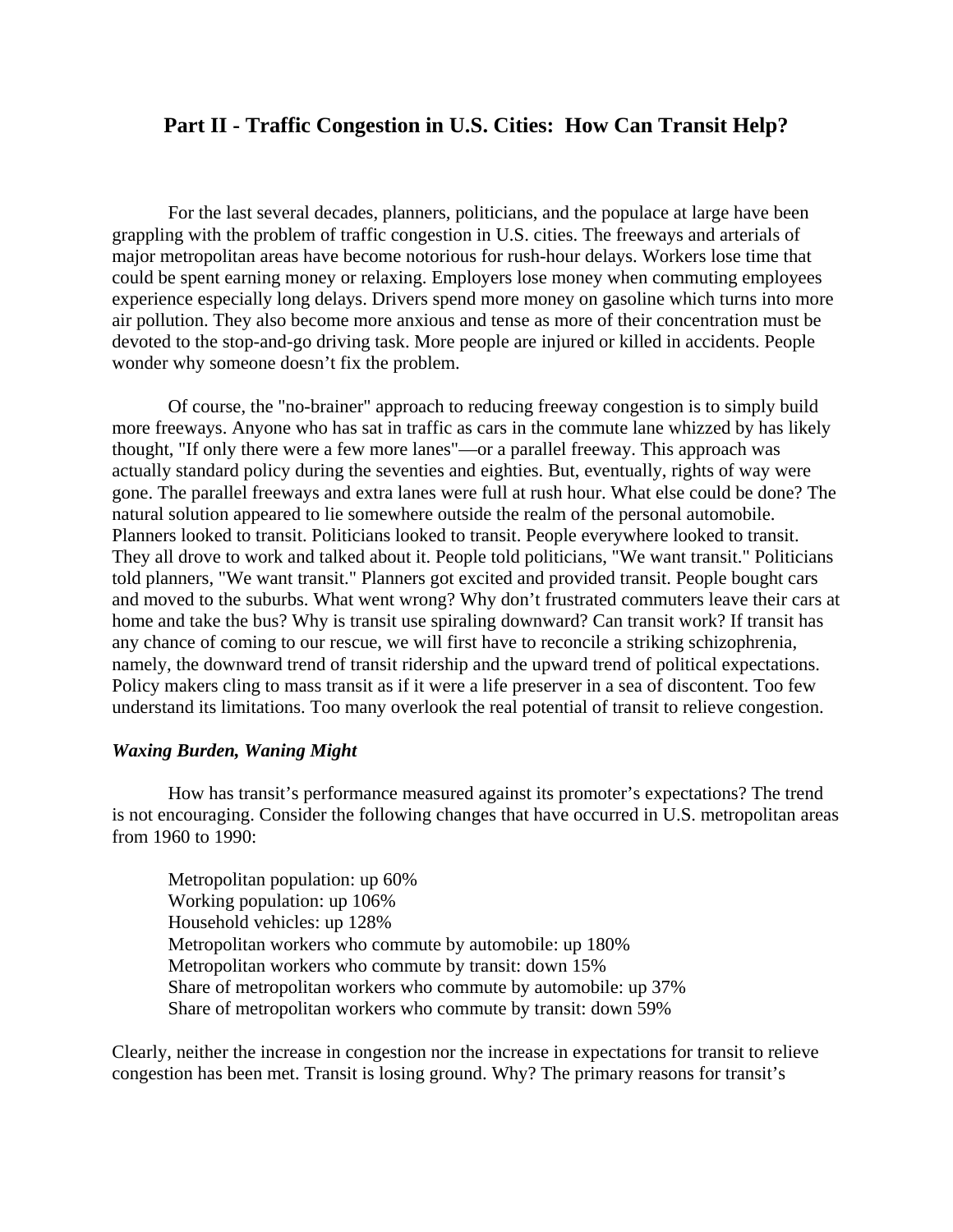declining market share are increasing auto ownership, the shift from central city population and employment to suburban, and the resultant growth of suburb-to-suburb commuting.

### *Transit Killer #1: The Automobile*

 It is difficult for most of us in the United States to imagine a world without cars. Since World War II, American suburbs have flourished, and the automobile has been absolutely intrinsic to the formula. What effect has the irresistibility of the auto and the suburb had on transit? Consider the design implications.

 Developers want to provide quiet, safe, private housing on large lots. That is what their market demands. Private housing on large lots requires houses to be spaced far apart. For quiet, houses must be kept away from industrial and commercial areas. With the auto, these requirements can be achieved easily. Of course, cars can be dangerous, so developers discourage through traffic with maze-like street patterns. Since land is expensive (and nobody walks anyway), sidewalks are expendable. The result is a quiet, safe, private neighborhood suited to auto use, but impossible to walk and impenetrable to transit. As automobile ownership increases, the disparity widens.

 So, how much has auto ownership increased in the last 50 years in the U.S., and how does this compare with other industrial nations? Consider the following comparisons of auto registrations and relative percentages of change (following four tables based on USFHWA data):

|         | 1950         | 1995          | % change |
|---------|--------------|---------------|----------|
| U.S.    | 61.7 million | 135.0 million | 219      |
| U.K.    | 5.6 million  | 24.3 million  | 434      |
| Germany | 4.9 million  | 40.5 million  | 827      |
| France  | 5.0 million  | 25.1 million  | 502      |
| Japan   | 0.5 million  | 44.7 million  | 8,940    |

Two things become very clear from these numbers. First, The U.S. has had, and still has, far more vehicles than any other nation. Second, the other nations are catching up. In fact, the descending order of auto ownership by nation in 1950 becomes a roughly ascending order of increase since then. The U.S. auto registration has increased 219%, but Japan's has increased an amazing 8,940%. Still, the U.S. is a big place. Do we simply have more cars because we have more people? No. Compare the number of automobiles per 1000 persons to the annual vehicle miles traveled per person in these same five countries: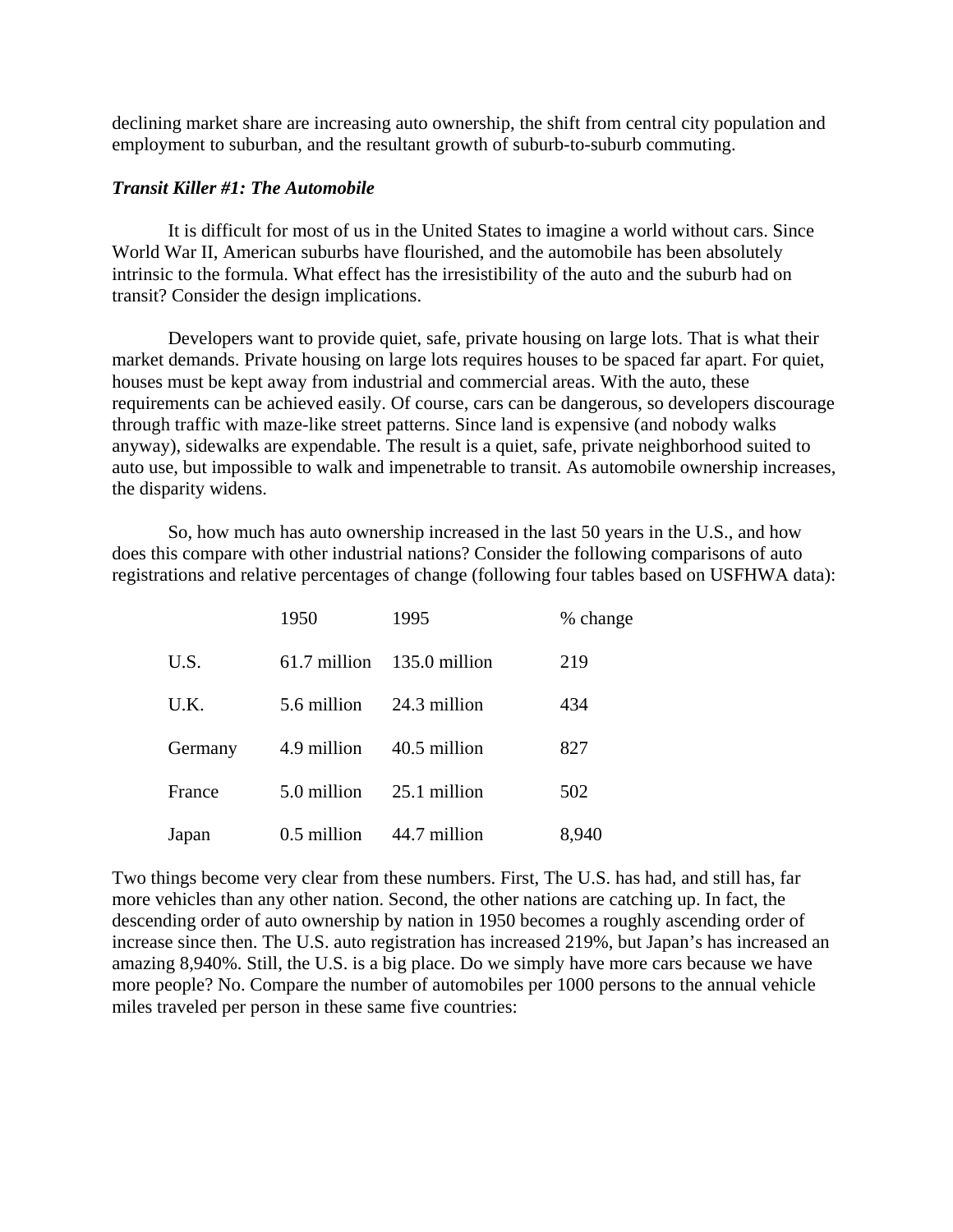|                      | Autos/1000 persons | Annual VMT/person |
|----------------------|--------------------|-------------------|
| <b>United States</b> | 566                | 8,613             |
| Germany              | 460                | 4,048             |
| France               | 416                | 4,836             |
| United Kingdom       | 395                | 4,446             |
| Japan                | 298                | 3,293             |

 Not only do Americans own more cars per capita—more than one car for every other person—we also use them more. We drive about twice as much as the people of the other major industrial nations. This is useful information to understand the context of urban congestion, but does not yet address relative city driving habits. Notice the differences among U.S. cities (average of 10), European cities (average of 10), and Asian cities (average of 3).

|                                  | American | European | Asian |
|----------------------------------|----------|----------|-------|
| Autos/1000 residents             | 533      | 373      | 163   |
| Share of commute by car          | 83%      | 44%      | 15%   |
| Gallons gas/person               | 317      | 72       | 30    |
| Share of non-auto work trips 17% |          | 56%      | 85%   |

Again we see that auto ownership is higher, but more significantly, auto and gasoline use is much higher. It is important to remember that car ownership in itself does not cause congestion, auto use does.

 Why do Americans drive more? Certainly there are several factors. One major economic factor is the price of gasoline. What relationship do gasoline prices, fuel economy (miles per gallon), and annual miles per vehicle have?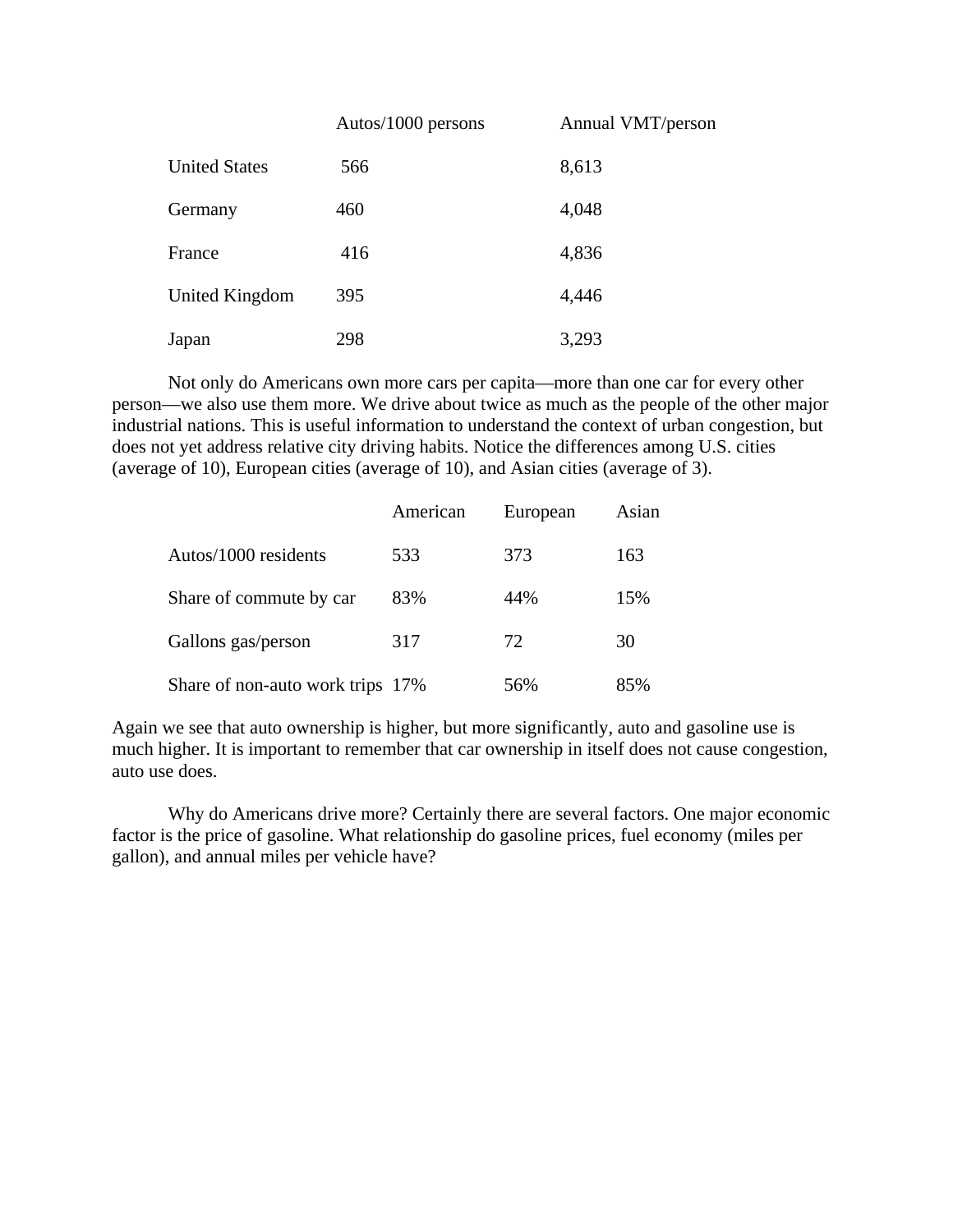|                      | gas prices $(\$)$ | <b>MPG</b> | <b>MPV</b> |
|----------------------|-------------------|------------|------------|
| <b>United States</b> | 1.24              | 20.2       | 13,213     |
| United Kingdom       | 2.86              | 30.4       | 9,467      |
| France               | 3.31              | 27.4       | 8,736      |
| Germany              | 3.34              | 24.5       | 8,401      |
| Japan                | 4.14              | 22.7       | 6,700      |

Not surprisingly, we see a direct relationship between gas prices and vehicle miles traveled. What are gas prices telling the Japanese? "Take the train." What are gas prices telling Americans? "Jump in the car." No wonder auto ownership in America is on the rise. No wonder gas-guzzling sport utility vehicles are the latest craze. If we're going to be stuck in traffic anyway, and gas is cheap, we might as well be comfortable.

### *Transit Killer #2: The Suburban Shift*

 We are moving to the suburbs. We have been moving there for decades, and, if we are not there yet, we want to be. The U.S. population has grown, but suburbia has grown much faster. Consider the growth from 1950 to 1990 (Pisarski, "Commuting in America ll," p 18):

| Area     | 1950                                       | 1990                            | % change |
|----------|--------------------------------------------|---------------------------------|----------|
| All U.S. |                                            | 151.3 million 248.7 million 164 |          |
|          | Central city 49.7 million 71.9 million 145 |                                 |          |
| Suburbs  |                                            | 35.2 million 116.8 million 331  |          |

 The trend is clearly in favor of rapid suburban growth. Does transit work well in the traditional suburban setting? Suburban transit usually involves one of two experiences. In one case, a hopeful rider stands (or if fortunate, sits) exposed to the sun, rain, or cold, waiting for a bus to take him from one remote location to another. Perhaps he is going shopping or perhaps he is traveling to a low-paying service job nearby. In any event, he certainly has no car. In the second case, the rider is actually a driver/rider. He drives a few minutes to get to the Park & Ride (maybe he is a parker/rider), where he leaves his car and takes a train or express bus to work. Are these cases of transit working efficiently?

 When it comes to efficiency, we would surely get two solid "no" votes for our first scenario. One would likely come from the rider, who is wet (from rain or perspiration), late, and embarrassed to have been a carless spectacle as his neighbors drove by. The other nay vote would be cast by the bus company, as it begs the local government for subsidies to pay its drivers \$15/hour to drive \$200,000 buses around to shuttle a handful of passengers.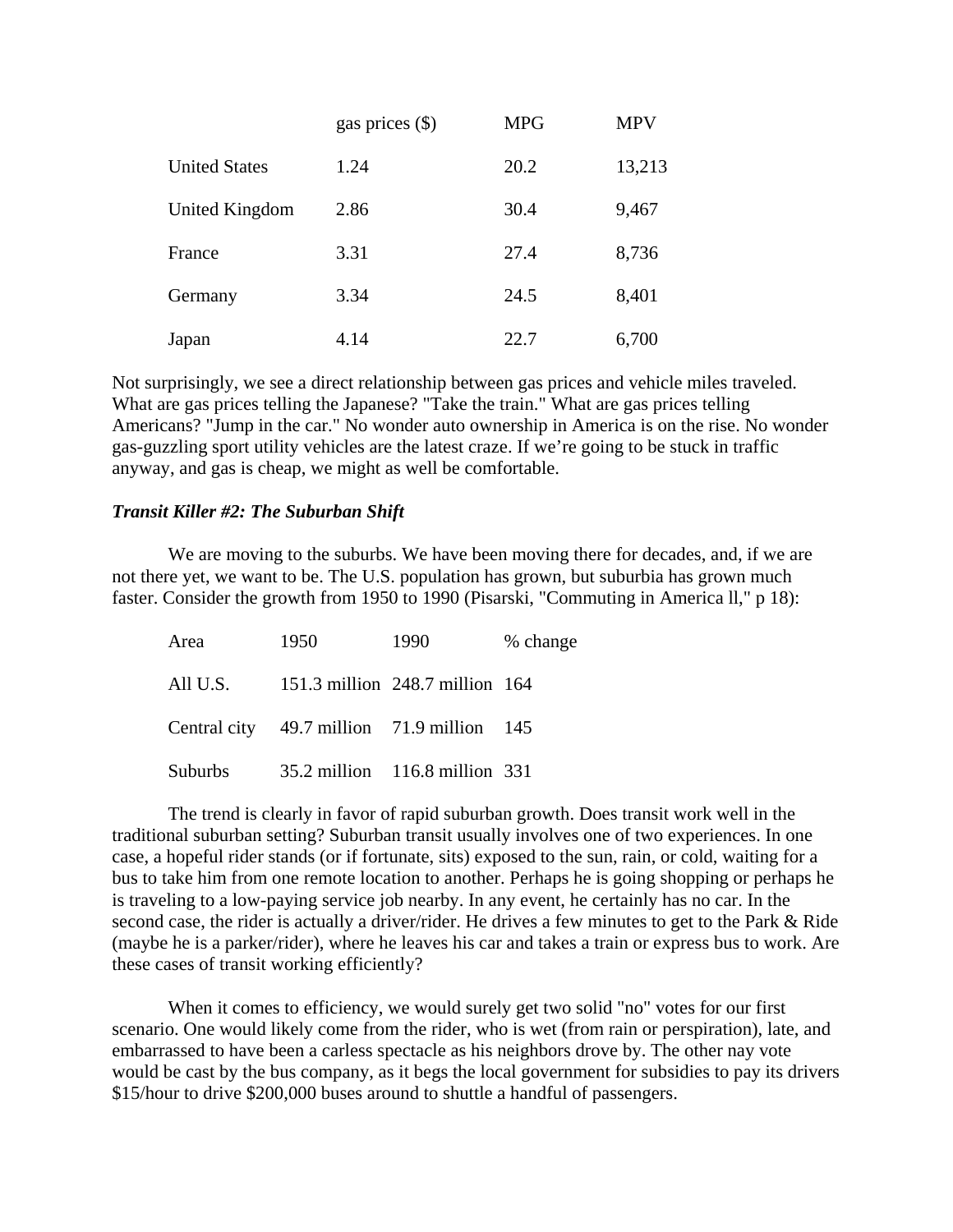The second case (the park-and-ride) may seem more productive, but also has serious limitations. What appears to be an effective use of transit can be misleading. It is tempting to look at a parking lot full of cars near a BART stop and say, 'Look at all the vehicles that are not causing congestion or pollution—let's make more of these lots until the congestion and pollution are gone.' Unfortunately, this reasoning is flawed on both counts. Congestion on the freeways and lack of downtown parking (along with other factors such as price of land) have had two effects. The first is to make park-&-ride transit more appealing. The second is to make suburban business relocation appealing. Why should a business pay more money to locate within the central business district (CBD) when it can settle comfortably and cheaply a few miles away and still maintain its business contacts? Furthermore, a business in the suburbs that can offer an easier auto commute will attract more qualified employees who will be willing to work for lower wages, thus reducing overhead and improving output. Thus, the park-and-ride approach only works if a person must park and ride, not if a person must park and ride and park. By decentralizing the employment nodes to the suburbs, the market has created a limit, if not a decrease, in the effectiveness of this form of suburban transit. A last sad note regarding pollution abatement: Most of a vehicle's emissions are discharged during warm-up, cool-down, and just sitting idle. The amount of pollution reduced by driving five minutes to the transit stop instead of fifty minutes to the final destination is minimal.

#### *Realistic Expectations for Mass Transit*

 So, what are realistic expectations in terms of transit's potential future contribution to congestion relief? Obviously, that depends upon how we, as planners and policy-makers, influence this future. The control option is to do nothing, or, at least, nothing different. Fortunately (for our curiosity), this outcome has already incubated to maturity in the laboratory known as Los Angeles. The Bay Area and other U.S. metropolitan centers are following. So are the metropolitan centers in the rest of the world. Western Europe is about a generation away from reaching U.S. levels of congestion. Some Asian centers are two generations away. Will we lead the world, full-speed, into a traffic jam?

# *Battling the Auto*

 Congestion is directly related to the cost of transportation. If the cost to purchase, insure, maintain, fuel, and park a vehicle is less than the comparable cost of transit, and transit is an option, then people will use transit. One way to clear the streets is to make any of the many vehicle costs prohibitive. If vehicles, insurance, maintenance, gasoline, or parking were suddenly and unilaterally ten times as expensive, transit would experience a surge in ridership—and income.

 Would we be morally wrong to increase the price of, say, gasoline tenfold? Not necessarily. Consider the case of a commuter who has 'done all the math' and realized that she spends exactly the same amount of money whether she commutes by freeway or by transit. Furthermore, let us pretend that they are exactly as convenient, timely, and useful for all the trips she has to make. So, which means will she use tomorrow? At first, she tells herself it makes no difference. Then she realizes that she has already paid her insurance for the month. She won't get any of it refunded if she leaves the car parked all day. She has also paid the registration for the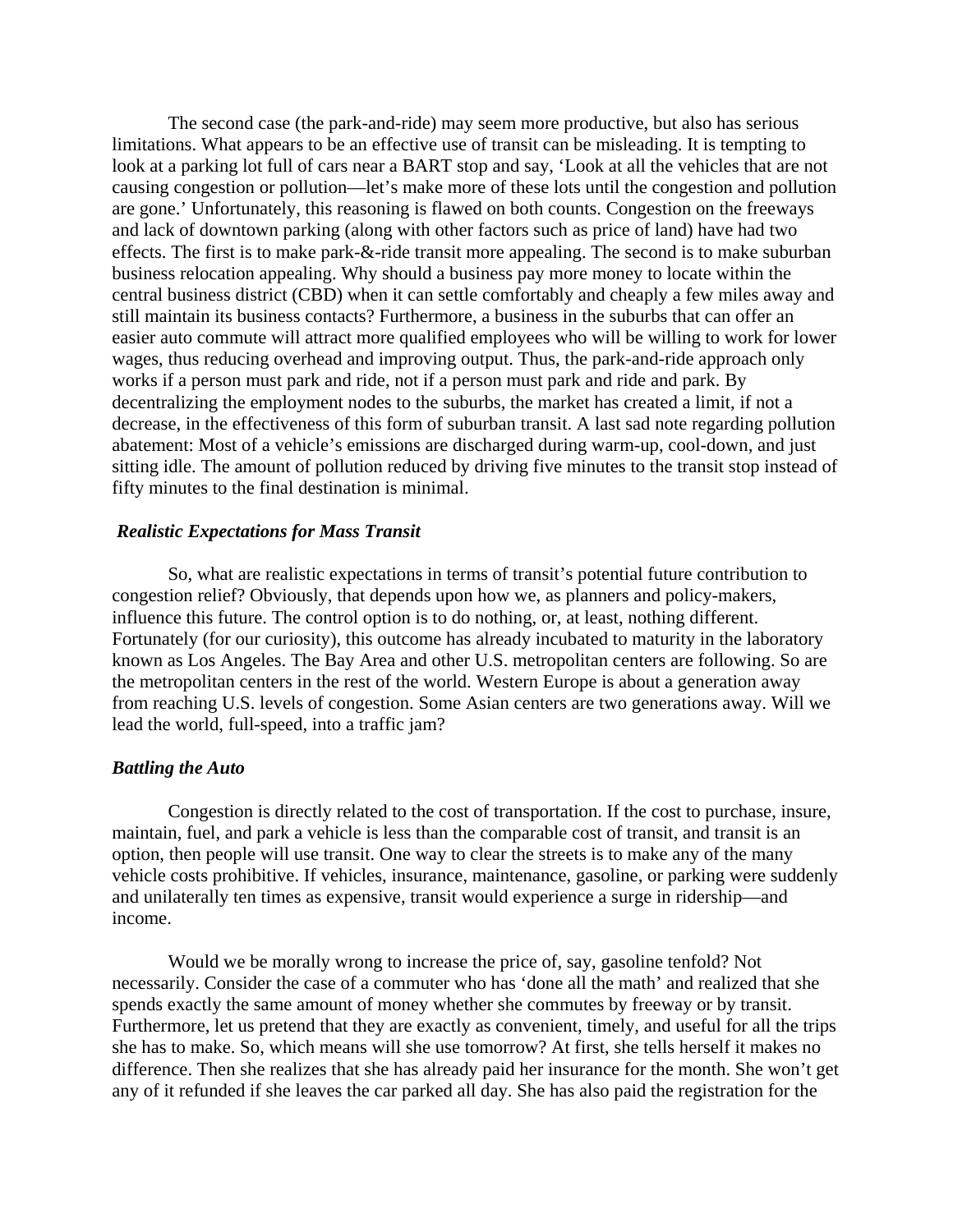year as a lump sum. She just paid \$900 for a new transmission. And when she calculated her expense for the vehicle, she subtracted the estimated trade-in value from the purchase price (including interest) and divided by the number of days she expected to drive the car during its lifetime. She then realizes she has already paid for her commute whether she takes it or not. Except for the price of a trifling amount of gasoline, if she takes transit, she pays twice.

 So what if, with our magic wand, we could transfer as many fixed costs as possible (it's a small wand) to per/use costs. Let's leave the initial purchase up to our driver. She can just call it an investment with a very low (negative) rate of return. Let her also foot the maintenance bills (she is building up her investment). So we will amortize the registration and insurance (basic liability for everyone) and add them to the gasoline price. A surtax is already in place to maintain the roads. But we are interested in transportation, not roads. So let's add another tax to help fund transit, until it becomes solvent. Also, who better to finance the costs of pollution than those who cause it? We can determine what percentage of air/water/soil emissions are directly attributable to gasoline use, how and how much it costs to clean them, and add the expense to the price of gasoline. Then, when our driver tallies her expenses, she can choose to leave her car in the driveway, gaining or losing value, and take transit. Transit has become relatively cheap.

 Actually, a very similar proposal has been ventured. It was a stripped-down version. The proposal was "Pay-at-the-pump" insurance. Everybody needs gasoline and everybody should have liability insurance. Why not add the cost of liability insurance to gasoline and pay for it at the pump? People who drive more, pay more for insurance. People who drive less, pay less. Who could oppose such an idea? Only trial lawyers, oil companies, insurance companies, and auto manufacturers. Unfortunately, aside from tobacco companies and the NRA, no one has more money invested in lobbyists than trail lawyers, oil companies, insurance companies, and auto manufacturers. Clearly, commitment to congestion management and air quality will have to reach a very high level before price incentives make a drastic change in the use of transit. Even then, some of the air quality benefits may be superficial. Consider the minimal reduction in CO2 emissions that can be achieved with a 20% increase in transit in U.S. cities:

| CO2 factors factor share share of world total |     |       |
|-----------------------------------------------|-----|-------|
| fossil fuel                                   | 95% | 95%   |
| U.S. fossil fuel                              | 23% | 22\%  |
| U.S. transportation                           | 31% | 7%    |
| motor vehicles                                | 80% | .5%   |
| passenger vehicles                            | 80% | 4%    |
| commute travel                                | 23% | $1\%$ |
| 20% more transit                              | 1%  | 0.01% |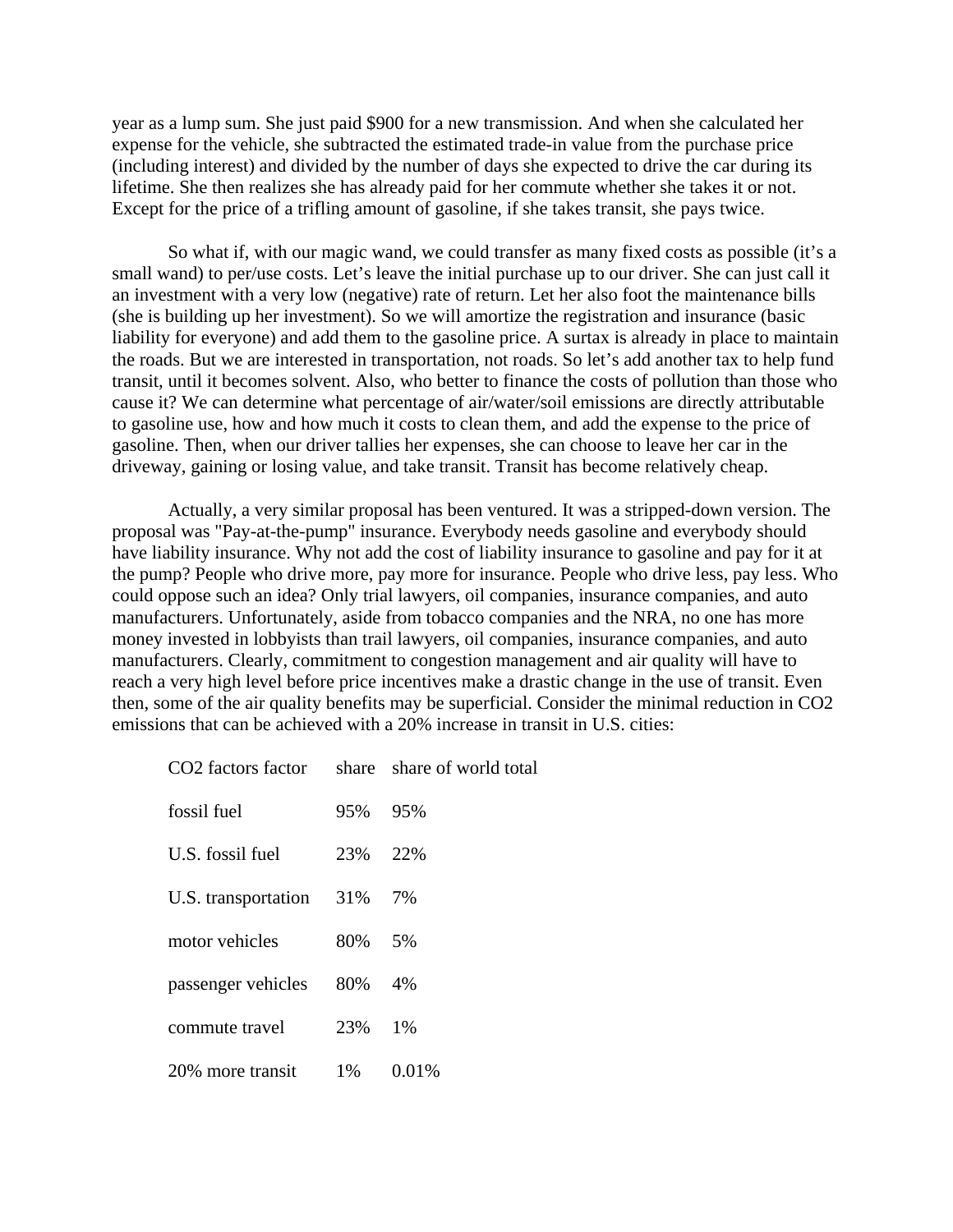Thus, on a worldwide basis, even a dramatic 20% increase in transit in U.S. cities would improve air quality (and fuel consumption) by only a hundredth of a percent. In fact, virtually all improvements in air quality in recent years "can be traced primarily to vehicle and fuel emissions standards," not transit. (MTC Transactions magazine, Jan 99)

# *Transit Where?*

 In what segments of the metropolitan marketplace can transit compete most effectively? This question involves both Who and Where. If we start with the premise that using transit is not a positive experience (it may not be negative, but it is seldom more than neutral), then we look for those people who have no other option (no personal vehicle) or an even less desirable option (parking in the city). Where are they found? Unfortunately, everywhere. Where can transit best serve them? Primarily where employment is densely clustered (in the urban core) and where housing is densely clustered. Only in these areas can transit expect to compete in its fullest sense, that is, completely without use of automobiles.

 Is transit service already available in most of the market segments in which it can compete most effectively? Perhaps this should be a qualitative question instead of a binary one. If I walk five minutes to my local bus stop shelter on a beautiful day, wait three minutes for my ten-minute ride which ends outside my place of employment, I will think, "Boy, transit service is readily available for me!" If I walk twenty minutes to the nearest bus stop pole in a storm and wait another twenty minutes for the first of three transfers in my 45-minute ride, I will think, "Boy, transit service is not readily available for me!" Quality of service can make a quantitative difference.

 Transit funds should be directed toward strengthening routes that transit can serve well. Unfortunately, transit is currently leaving routes in which it can compete in order to serve routes in which it cannot. Many transit authorities are sacrificing critical downtown transit service in order to expand service deep into outlying corridors, thus discouraging inner-city transit use and encouraging corridor development. So, ironically, as transit provides better service to corridors, developers will build housing ever farther from the CBD, encouraging more motorists to move in and increasing corridor congestion.

#### *The Suburban Market*

 Does this mean that transit should abandon the suburban market completely? Not necessarily. There is still a need for transit in suburbia. A household with one running vehicle per person, and one qualified driver per vehicle does not have a need for transit. For all other households (those with children, seniors, and carless second workers), the quality of life is closely related to the availability of transit. If the current suburban demographic/layout/transit dynamic fails to provide supplementary mobility at a reasonable cost, what can change?

 The demographic make-up is possibly the most self-regulating of the three (demography, layout, and transit). A household that experiences severe inconvenience due to a lack of transit availability in the suburbs can move. Generally, if the household has enough disposable income to live in suburbia, it has the means either to purchase more vehicles or to relocate to an area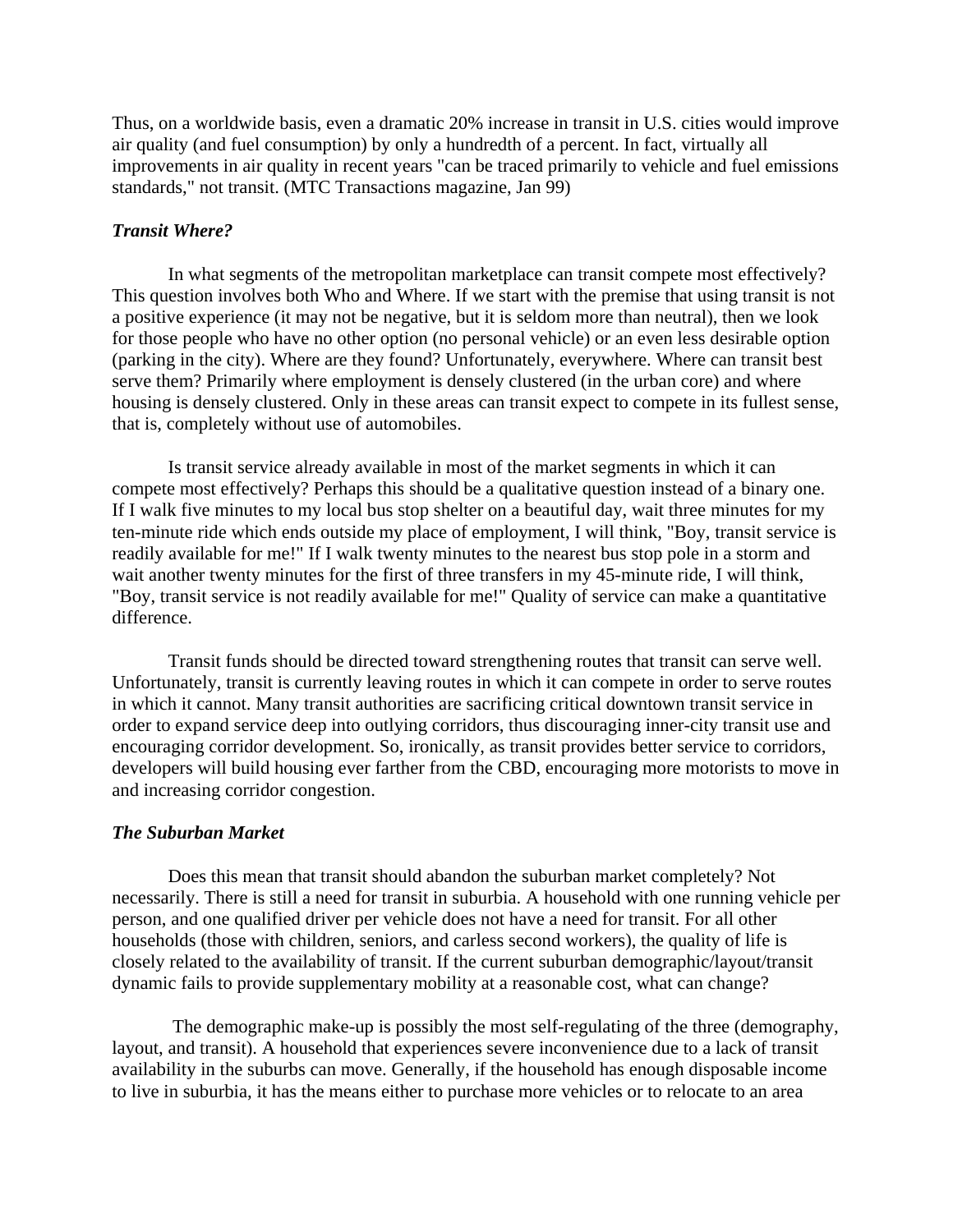nearer transit. This may be an unpleasant decision if only one member—for whatever reason does not drive and they family has strong ties to (or economic interest in) the house, location, or community.

 Another option is to change the layout of the community. Obviously, this is not an overnighter. What is in place stays. But in many areas, development is incomplete. Is a commercial area available for development or redevelopment? Perhaps this is an opportunity for several necessary functions to be grouped together near a transit stop. Is a residential tract available for development? Why permit another battery of three-car-garage tract homes on halfacre lots? Instead, mandate that the developer develop some of the land as higher density multifamily dwellings within walking distance of transit (or, better yet, the shopping center). The same layout that makes transit work very well on a large scale can help transit work reasonably well on a smaller scale, namely, centralized business/commercial areas and denser housing. The current trend in micro planning is following the macro pattern established by the market: scattered points of origin and scattered points of destination. This trend can be reversed. It may not reach the ideal commute situation of the live/work space in walking distance of shopping and recreation, but at least we know in which direction to head.

 And what changes can transit make in our suburban mix? Perhaps we can re-evaluate our concept of transit. When people in the Bay Area think of transit, they likely think "BART" or "big bus." Bigger is better when demand is high. What about when demand is low? Then, smaller is better. Today, our option is 'big' or 'nothing.' The biggest problem with 'big' is that it is difficult to adapt. It is inconvenient—and annoying to everyone—to have huge buses combing residential streets. Taxis do it all day, but taxis are expensive for many riders. Is there a middle ground? Already, airports, schools, and other institutions have seen the value in using vans or small buses to shuttle people from diverse locations to a central node? Why can't such vans shuttle people from diverse locations to other diverse locations? True, present bus routes can be confusing enough, but people quickly learn how to get where they need to go when they do it day after day. Planners cannot tell people where to live, but they can provide more options for transit-friendly suburban living.

 We have discussed some possibilities for improvement in suburban areas. What other possibilities exist? First, what can be done about large-scale suburban business relocation? For workers who live and work in the same suburb, there is little problem. In fact, this becomes a great solution. But in our volatile and capricious job market, job security is more associated with one's ability to change, not keep, a job. And people do not want to move every time they change jobs. That is a hassle. So a significant trend is for workers to live in one suburb and to work in another. Transit stands little hope of competing effectively in this environment. Does this mean it is a bad situation? Not entirely. From the standpoint of congestion there is both good and bad news. The bad news is increased loads on critical segments of freeway. This works entirely counter to the original intent of the freeway to be a fast way to travel long distances. The good news is that potentially fewer man-hours may be spent on the freeway, since trans-suburban commuters spend only a short time on crowded freeways, albeit moving slowly. Although it is technically beyond the sphere of transit (and this paper) more energy could be devoted to accommodating this new commute pattern efficiently, while maintaining a high level of urban design integrity. By admitting that "multinucleation" is an inevitable by-product of market forces